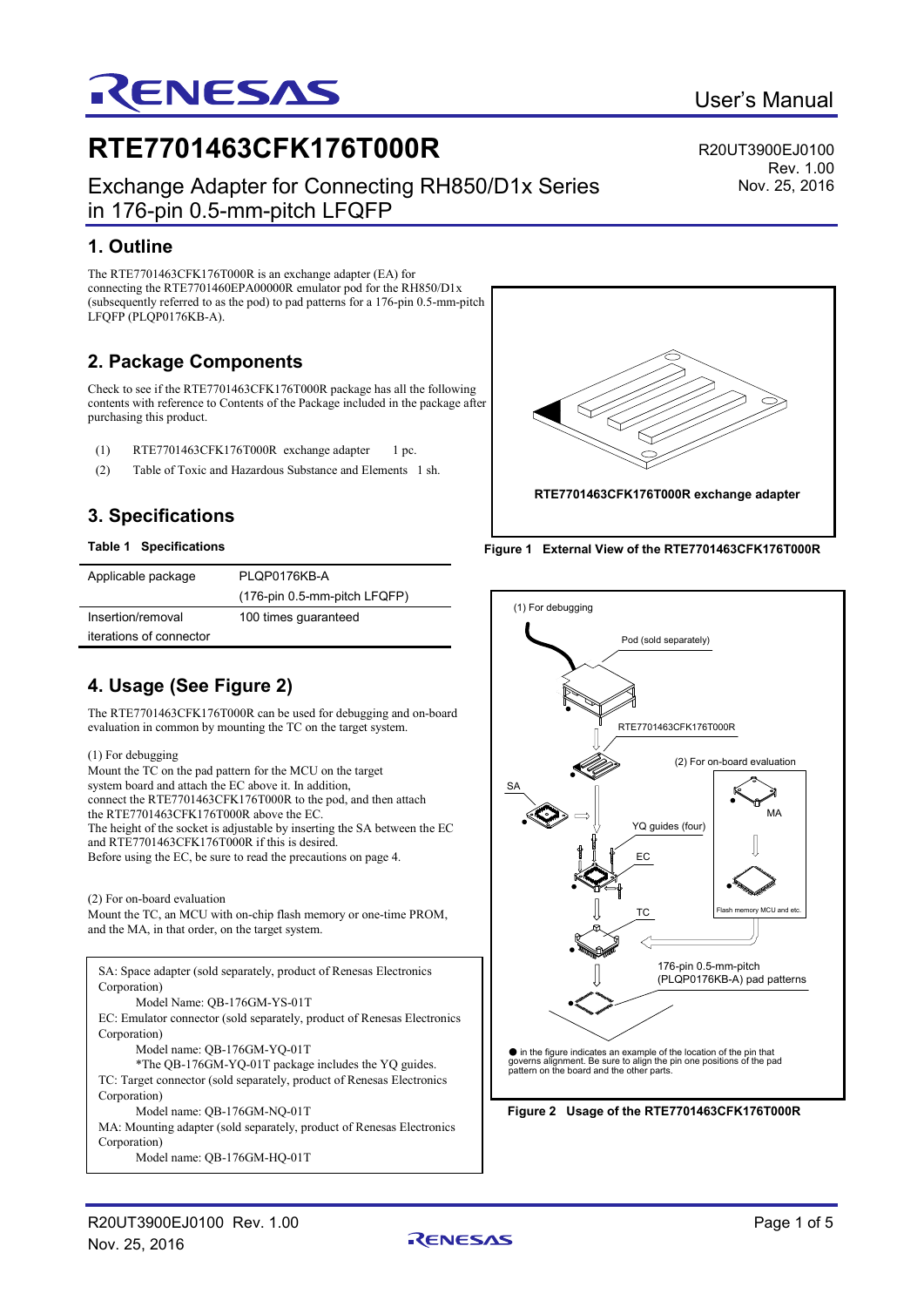### **RTE7701463CFK176T000R** User's Manual

### **5. Connection Procedure (See Figure 3)**

The procedure for connecting the RTE7701463CFK176T000R is shown below.

(1) Mount the TC on the target system.

(a) Thinly apply a two-part curing-type epoxy-based adhesive (with curing taking at least thirty minutes) to the tips of the four protrusions from the bottom surface of the TC to be bonded to the target system (before using the adhesive, use alcohol or another suitable solvent to clean the surface of the target system). If you have difficulty aligning the positions of the leads of the TC with the pads on the target system, adopt the method described in (b) below.

(b) Use guide pins (NQ guide) to align positions attached to the TC by inserting the pins into the sockets for this purpose on the top of the TC. These are two or three non-through holes with a diameter of 1.0 mm. Refer to the drawings of your TC for more information on the socket positions.

(c) Solder the TC to the target system. If an MA is to be included, attach the MA before soldering the TC. The MA is used to prevent scattered flux or solder creating problems by becoming attached to the contact pins of the TC.

■ Conditions for soldering Reflow: within 10 seconds at 260°C Manual soldering: within 5 seconds at 350°C (per pin) Cautionary note: Do not wash the flux away by immersion or vapor treatment.

(d) Remove the guide pins or MA if they were used.

(2) Attach the EC to the TC. Attach the EC above the TC after confirming there are neither cracks nor bends on the contact pins of the EC.

(3) Secure the four corners of the EC with the YQ guide screws that came with the EC.

 $\blacksquare$  Screws supplied with the EC

Use the flathead screwdriver or torque driver supplied with the EC to secure, in order, the screws at the four corners. The tightening torque of a YQ guide should be no more than 0.054 Nm. Securing the screws too tightly will lead to faulty connections.

(4) Attach the pod to the RTE7701463CFK176T000R.

(5) Attach the RTE7701463CFK176T000R to the EC.

 Adjusting the height of the socket The height of the socket is adjustable by inserting an SA between the EC and the RTE7701463CFK176T000R.



#### **Figure 3 Procedure for Connecting the RTE7701463CFK176T000R**

SA: Space adapter (sold separately, product of Renesas Electronics Corporation)

Model Name: QB-176GM-YS-01T

EC: Emulator connector (sold separately, product of Renesas Electronics Corporation)

Model name: QB-176GM-YQ-01T

\*The QB-176GM-YQ-01T package includes the YQ guides. TC: Target connector (sold separately, product of Renesas Electronics Corporation)

Model name: QB-176GM-NQ-01T

MA: Mounting adapter (sold separately, product of Renesas Electronics Corporation)

Model name: QB-176GM -HQ-01T

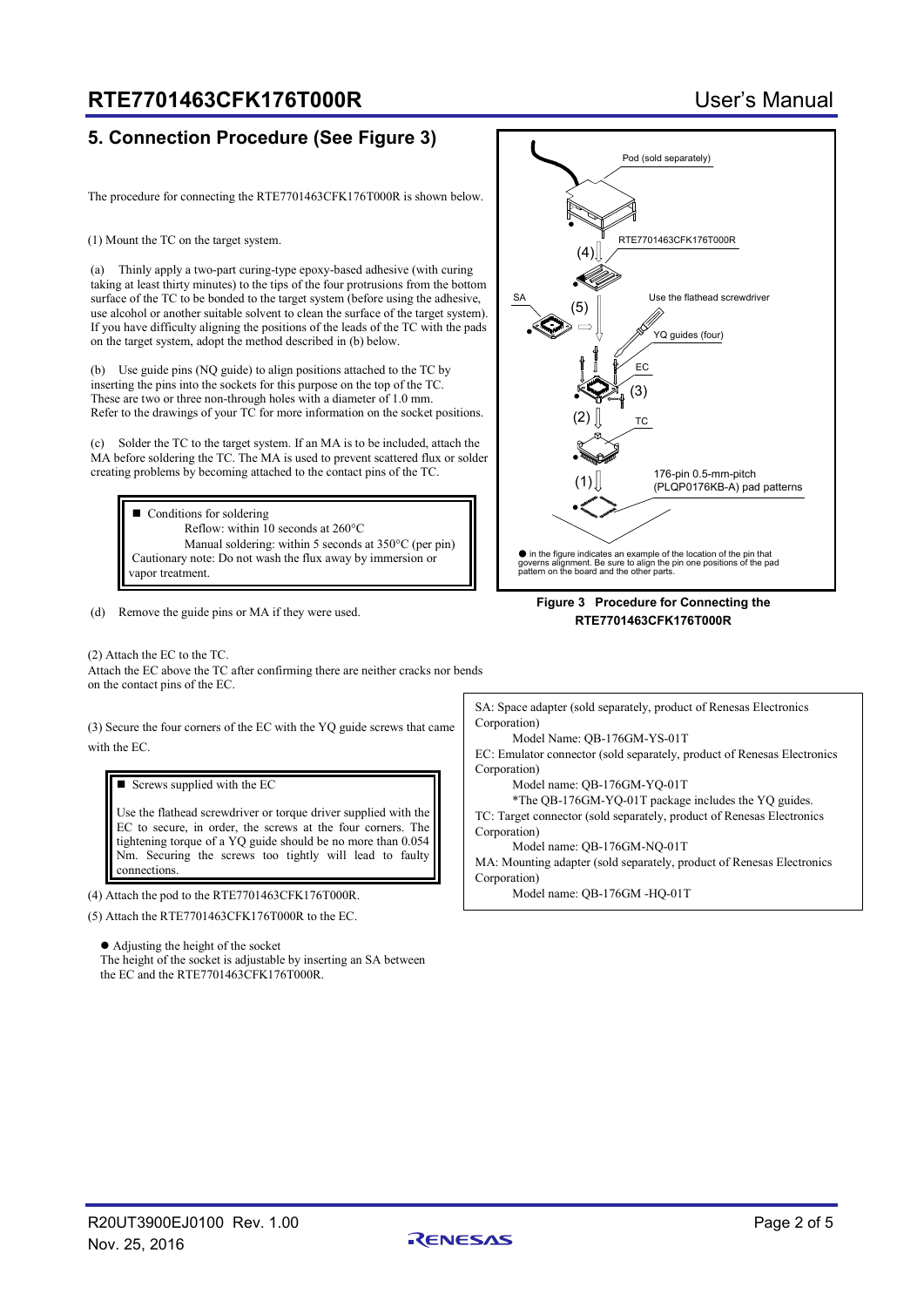### **6. Drawing of the Socket Assembly, Drawing with Dimensions, and Pad Pattern for Reference**



**Figure 4 Drawing of the Socket Assembly**



**Figure 5 Drawing with Dimensions and a Pad Pattern for Reference**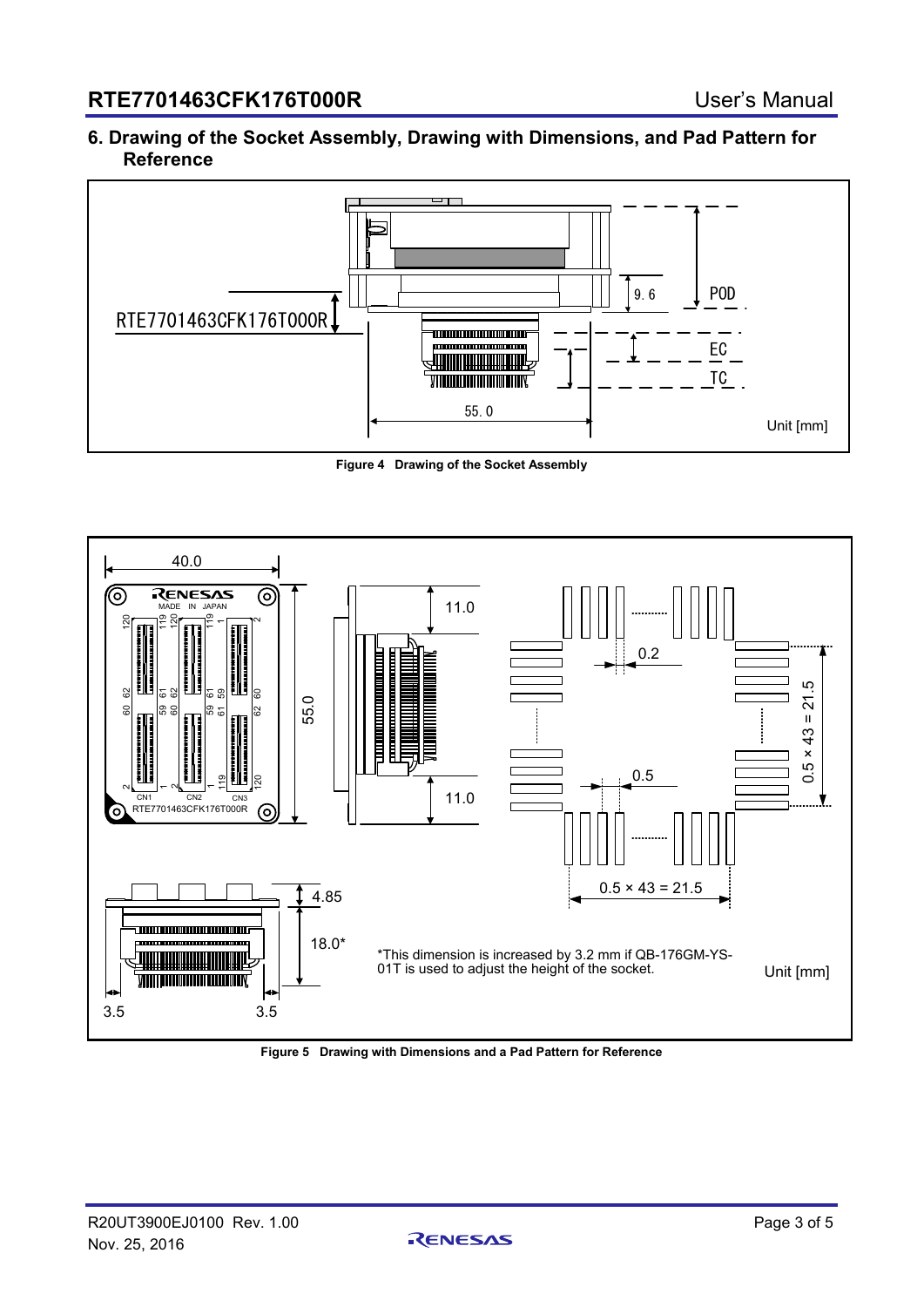## **RTE7701463CFK176T000R** User's Manual

### **7. Precautions and WEEE Directive**



If the requirements shown in the "CAUTION" sentences are ignored, the equipment may cause personal injury or damage to the products.

| <b>ACAUTION</b>                                                                                                                                                                                                                                                                                                                                                                                                                                                                                                                                                                                                                                                                                                               |  |
|-------------------------------------------------------------------------------------------------------------------------------------------------------------------------------------------------------------------------------------------------------------------------------------------------------------------------------------------------------------------------------------------------------------------------------------------------------------------------------------------------------------------------------------------------------------------------------------------------------------------------------------------------------------------------------------------------------------------------------|--|
| Cautions to be Taken for This Product:<br>• Use the YQ guides supplied with the EC to attach the QB-176GM-YQ-01T.                                                                                                                                                                                                                                                                                                                                                                                                                                                                                                                                                                                                             |  |
| <b>IMPORTANT</b>                                                                                                                                                                                                                                                                                                                                                                                                                                                                                                                                                                                                                                                                                                              |  |
| Note on This Product:                                                                                                                                                                                                                                                                                                                                                                                                                                                                                                                                                                                                                                                                                                         |  |
| • This product is not reparable.                                                                                                                                                                                                                                                                                                                                                                                                                                                                                                                                                                                                                                                                                              |  |
| Disposal Instruction (This is only valid in the European Union.):                                                                                                                                                                                                                                                                                                                                                                                                                                                                                                                                                                                                                                                             |  |
| Renesas development tools and products are directly covered by the European Union's Waste Electrical and Electronic<br>Equipment, (WEEE), Directive 2002/96/EC. As a result, this equipment, including all accessories, must not be disposed of as<br>household waste but through your locally recognised recycling or disposal schemes. As part of our commitment to environmental<br>responsibility Renesas also offers to take back the equipment and has implemented a Tools Product Recycling Program for<br>customers in Europe. This allows you to return equipment to Renesas for disposal through our approved Producer Compliance<br>Scheme. To register for the program, click here "http://www.renesas.com/weee". |  |

All trademarks and registered trademarks are the property of their respective owners.